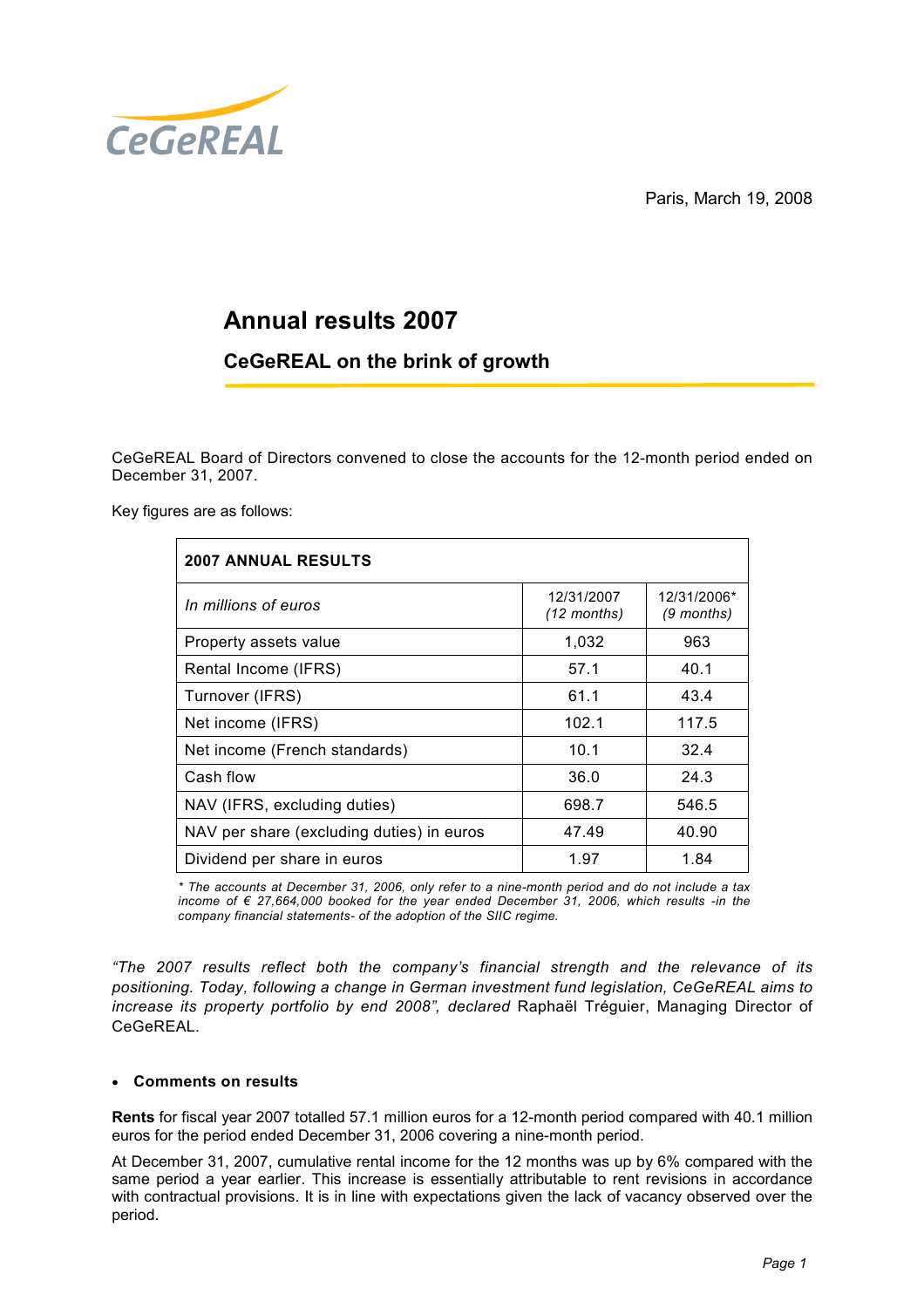### The property assets value<sup>1</sup>

(excluding transfer duties) at December 31, 2007, was 1.032 billion euros compared with 963 million euros at December 31, 2006, and breaks down as follows:

- Rives de Bercy  $\epsilon$  187 million<br>- Europlaza € 459 million
- Europlaza  $€ 459$  million<br>- Arcs de Seine  $€ 386$  million
- $-$  Arcs de Seine

The fair value of the properties rose by 68.4 million euros over the year.

Net income in IFRS standards for the period was € 102.2 million compared with € 117.4 million at December 31, 2006, representing an income per share of € 7.64, compared with € 8.79 at December 31, 2006. The drop in net income is mainly attributable to the tax income of € 27,664,000 that had been booked for the period ended December 31, 2006.

#### Dividend

The Board will put to the Annual General Meeting of Shareholders on June 18, 2008 the payment of a dividend of € 1.95 per share for the year ended December 31, 2007.

This amount corresponds to 6.1% of net yield for IPO subscribers in March 2006, and for each shareholder today – the current share price being approximately equal to the IPO share price.

• Outlook

# Business growth<sup>2</sup>

2007 was a good year for the "office" market in Ile-de-France with take-up at 2.7 million sq. m. for the year as a whole. New or restructured offices accounted for 36% of the volume. The Ile-de-France market continues to be driven by the extreme diversity of business segments, not least of which good quality offices that are always sought after by users.

Demand should remain strong in 2008. It is still driven by companies seeking to regroup their activities to improve efficiency or rationalise their business premises.

Given the volume of transactions reported for Q4 2007 and despite the external tremors affecting the market, companies' needs are still very real even if they are more attentive to their costs.

In this context, CeGeREAL will pursue its policy of working closely with its tenants. Very positive discussions have been had with each since the start of the year.

#### Change in tax status

To comply with the legislation and enable CeGeREAL to adopt the SIIC regime, Commerz Grundbesitz Investmentgesellshaft mbH ("CGI"), which owns 67% of the company's equity, is considering lowering its stake to below 60% before December 31, 2008.

#### Property portfolio growth

Further, following the change in German legislation that required investment funds own no more than three properties, CeGeREAL may now purchase additional properties in 2008 thereby increasing its portfolio of upscale office properties.

A change in CeGeREAL's statutes will therefore be put to the Annual General Meeting of Shareholders on June 18, 2008.

 $1$  Valuation by CB Richard Elis

<sup>&</sup>lt;sup>1</sup> Source: CB Richard Ellis